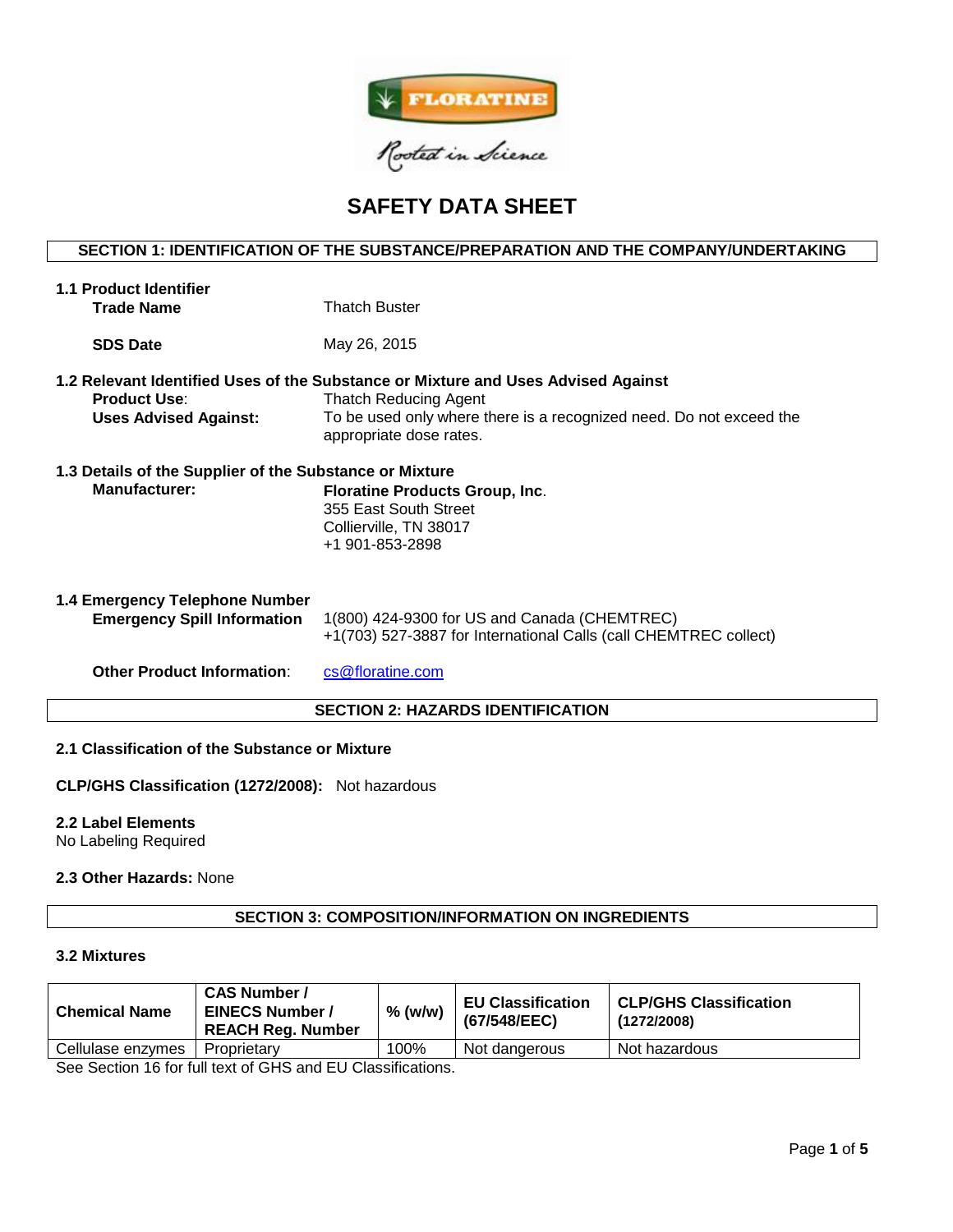## **SECTION 4: FIRST AID MEASURES**

#### **4.1 Description of First Aid Measures**

# **First Aid**

**Eye contact:** Immediately flush eye with water for 15 minutes while lifting the upper and lower lids. Seek medical attention if irritation persists.

**Skin contact:** Wash with soap and water. Get medical attention if irritation develops.

**Inhalation:** Remove victim to fresh air. Get medical attention if irritation persists.

**Ingestion:** Do not induce vomiting unless directed to do so my medical personnel. If the person is alert, have them rinse their mouth with water and sip one glass of water. Call a poison center of physician for advice. Never give anything my mouth to an unconscious or drowsy person.

## **See Section 11 for more detailed information on health effects.**

**4.2 Most Important symptoms and effects, both acute and delayed:** May cause mild eye irritation. Prolonged skin contact may cause irritation. Ingestion may cause gastrointestinal irritation with nausea and diarrhea.

**4.3 Indication of any immediate medical attention and special treatment needed**: Immediate medical attention should not be needed unless large amounts are swallowed.

# **SECTION 5: FIREFIGHTING MEASURES**

**5.1 Extinguishing Media:** Use any media that is suitable for the surrounding fire. Water can be used to cool fire exposed containers

# **5.2 Special Hazards Arising from the Substance or Mixture Unusual Fire and Explosion Hazards:** None **Combustion Products:** Not combustible

**5.3 Advice for Fire-Fighters:** Self-contained breathing apparatus and protective clothing should be worn in fighting fires involving chemicals. Determine the need to evacuate or isolate the area according to your local emergency plan. Use water spray to keep fire exposed containers cool.

# **SECTION 6: ACCIDENTAL RELEASE MEASURES**

#### . **6.1 Personal Precautions, Protective Equipment and Emergency Procedures:**

Wear appropriate protective equipment. Avoid direct contact with spilled material.

# **6.2 Environmental Precautions:**

Prevent entry in storm sewers and waterways. Report spill as required by local and national regulations.

# **6.3 Methods and Material for Containment and Cleaning Up:**

Collect with an inert absorbent material and place in an appropriate container for disposal. Wash spill site with water. Contain large spills and collect as much liquid as possible into containers for use.

#### **6.4 Reference to Other Sections:**

Refer to Section 8 for personal protective equipment and Section 13 for disposal information.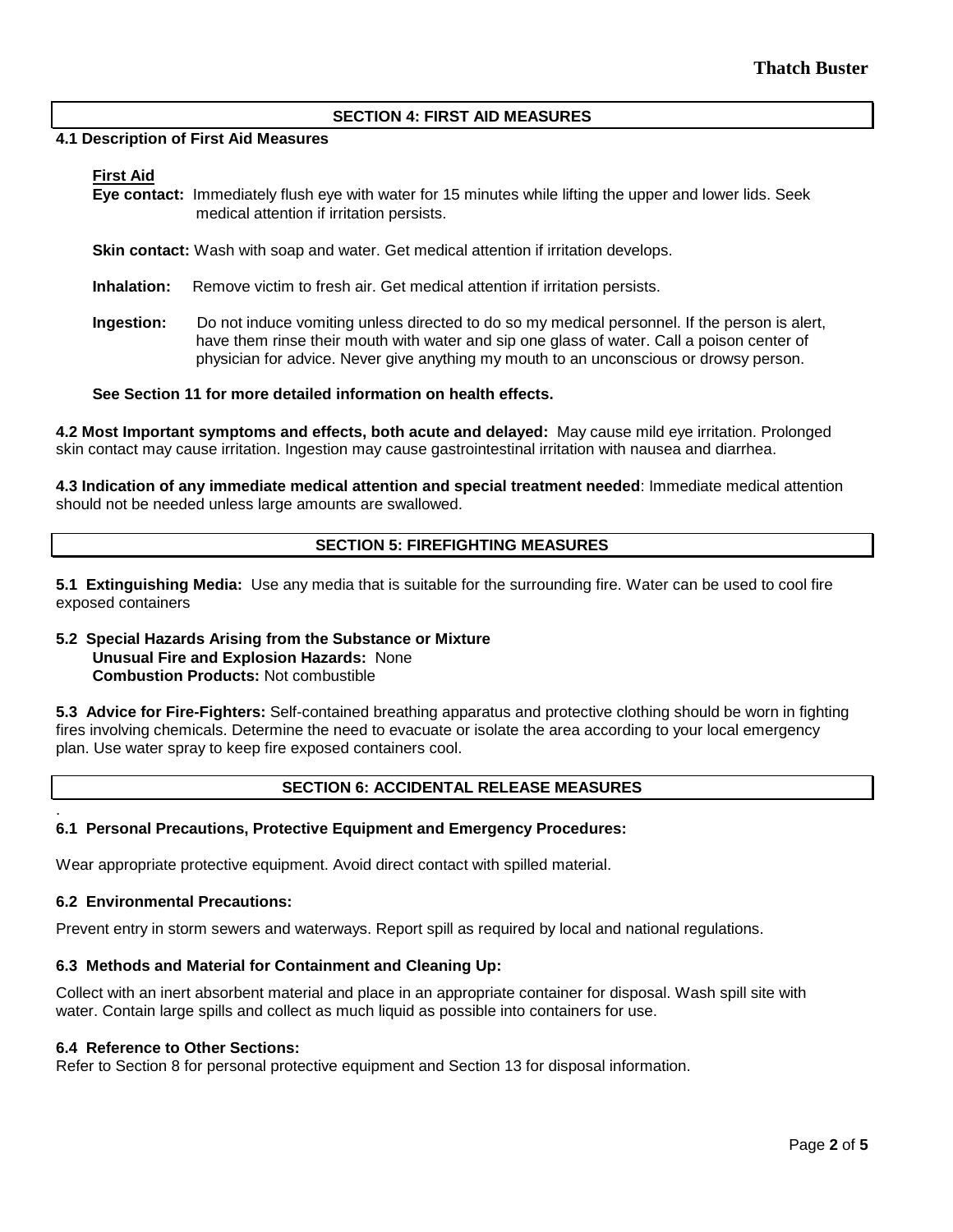# **SECTION 7: HANDLING and STORAGE**

# **7.1 Precautions for Safe Handling**:

Avoid eye and prolonged skin contact. Use with adequate ventilation. Use reasonable care in handling. Do not eat, drink or smoke while using product. Wash thoroughly with soap and water after handing.

# **7.2 Conditions for Safe Storage, Including any Incompatibilities**:

Protect containers from physical damage. Keep from freezing. Keep containers closed. Empty containers retain product residues. Follow all SDS precautions in handling empty containers. Store away from food and feed.

# **7.3 Specific end use(s):**

**Industrial uses:** None identified **Professional uses:** Thatch Reducing Agent

# **SECTION 8: EXPOSURE CONTROLS/PERSONAL PROTECTION**

| 8.1 Control Parameters:        |                  |                  |                  |                                  |  |  |  |  |  |
|--------------------------------|------------------|------------------|------------------|----------------------------------|--|--|--|--|--|
| <b>US OEL</b><br>Chemical Name |                  | <b>EU IOEL</b>   | <b>UK OEL</b>    | <b>Biological Limit</b><br>Value |  |  |  |  |  |
| Cellulase enzymes              | None Established | None Established | None Established | None Established                 |  |  |  |  |  |

# **8.2 Exposure Controls:**

**Recommended Monitoring Procedures:** None.

**Appropriate Engineering Controls:** Good outdoor ventilation should be adequate under normal conditions.

## **Personal Protective Measurers**

**Eye/face Protection:** Chemical goggles or glasses recommended if needed to avoid eye contact.

**Skin Protection:** Impervious clothing is recommended if needed to avoid prolonged/repeated skin contact.

**Hands:** Impervious gloves are recommended if needed to avoid prolonged/repeated skin contact.

**Respiratory Protection:** None needed under normal use conditions with adequate ventilation. If mists are irritating, an approved particulate respirator can be used. Use respirators in accordance with local and national regulations.

**Other protection:** Suitable washing facilities should be available in the work area.

# **SECTION 9: PHYSICAL and CHEMICAL PROPERTIES**

#### **9.1 Information on basic Physical and Chemical Properties**

**Appearance:** Amber liquid **Constanting Constanting Constanting Odor:** Slight organic odor. **Odor Threshold:** Not applicable **pH: 6-7 Melting/Freezing Point:** Not available **Boiling Point:** 100ºC **Flash Point:** None **Evaporation Rate:** Same as water **Lower Flammability Limit:** None **Upper Flammability Limit:** None **Vapor Density(Air=1):** Same as water **Relative Density: 1.01 Viscosity:** Not established **Explosive Properties:** None **Oxidizing Properties: None <b>Specific Gravity (H<sub>2</sub>O= 1):** 1.01<br> **Molecular Formula:** Mixture **State of Molecular Weight:** Mixture

**Vapor Pressure:** Same as water

**Solubility:** Complete **Octanol/Water Partition Coefficient:** Not established **Autoignition Temperature:** None **Decomposition Temperature:** Not applicable **Molecular Weight: Mixture** 

**9.2 Other Information:** None available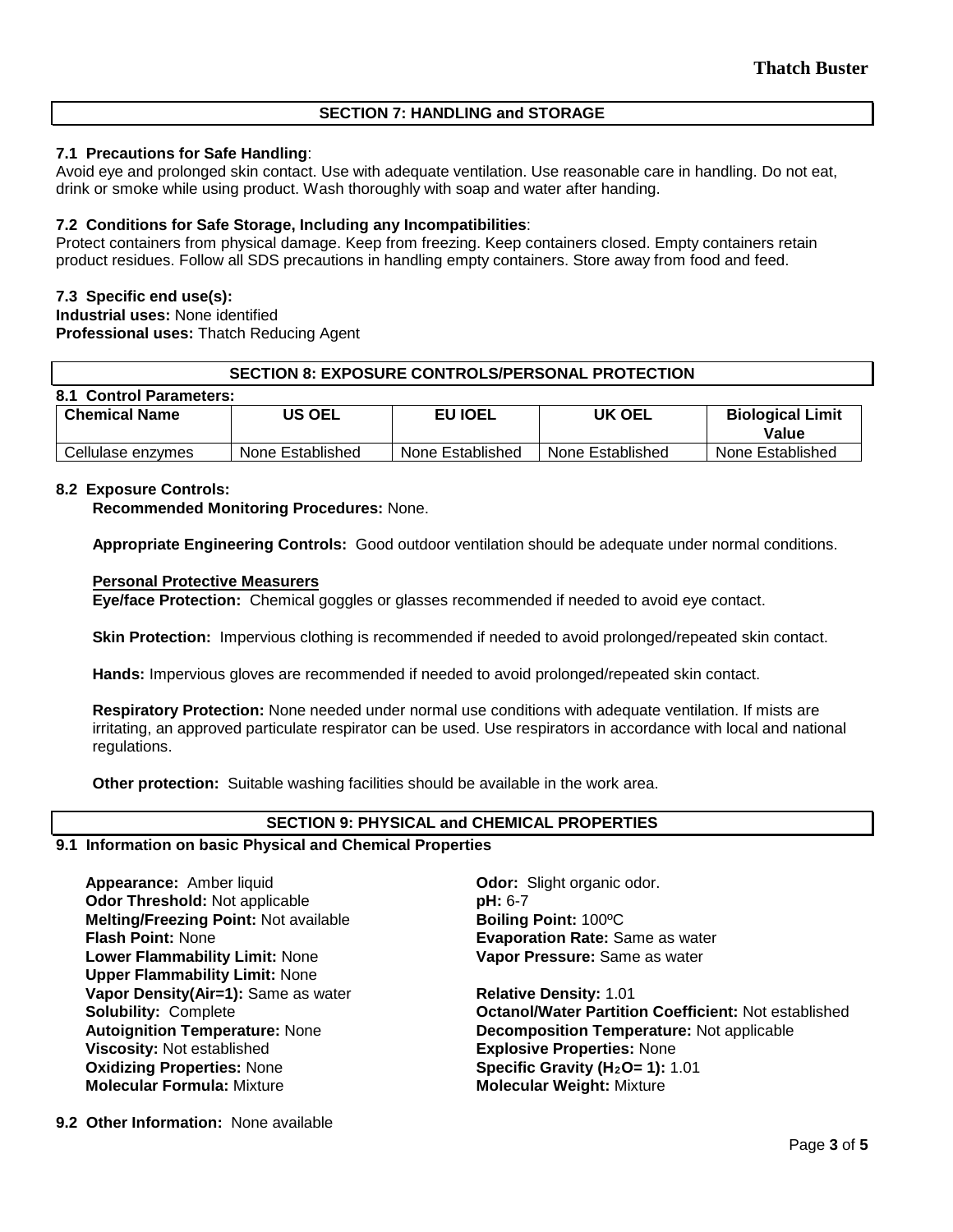# **SECTION 10: STABILITY and REACTIVITY**

- **10.1 Reactivity:** Not reactive under normal conditions
- **10.2 Chemical Stability:** Stable.
- **10.3 Possibility of Hazardous Reactions:** None known.
- **10.4 Conditions to Avoid:** Avoid elevated temperatures.
- **10.5 Incompatible Materials:** Incompatible with strong acids and strong bases.
- **10.6 Hazardous Decomposition Products:** None known.

## **SECTION 11: TOXICOLOGICAL INFORMATION**

#### **11.1 Information on Toxicological Effects:**

#### **Potential Health Effects:**

.

**Eye Contact:** May cause mild irritation with redness and tearing.

**Skin contact:** Prolonged skin contact may cause irritation.

**Inhalation:** Excessive inhalation of mists may cause upper respiratory tract irritation.

**Ingestion:** Swallowing may cause gastrointestinal effects including nausea and diarrhea

**Acute toxicity:** No data available for the product.

**Skin corrosion/irritation:** No data available. Prolonged skin contact may cause irritation.

**Eye damage/ irritation:** No data available. May cause mild irritation with redness and tearing.

**Respiratory Irritation:** No data available. Expected to cause only temporary irritation.

**Respiratory Sensitization:** No data available.

**Skin Sensitization:** No data available. Not expected to cause skin sensitization.

**Germ Cell Mutagenicity:** No data available.

**Carcinogenicity:** No data available. None of the components of this product are listed as carcinogens by IARC.

**Reproductive Toxicity:** No data available

## **Specific Target Organ Toxicity**:

Single Exposure: No data available

Repeat Exposure: No data available

## **SECTION 12: ECOLOGICAL INFORMATION**

**12.1 Toxicity:**  No data available.

**12.2 Persistence and degradability:** In the soil, product follows natural cycle to provide plant nutrients.